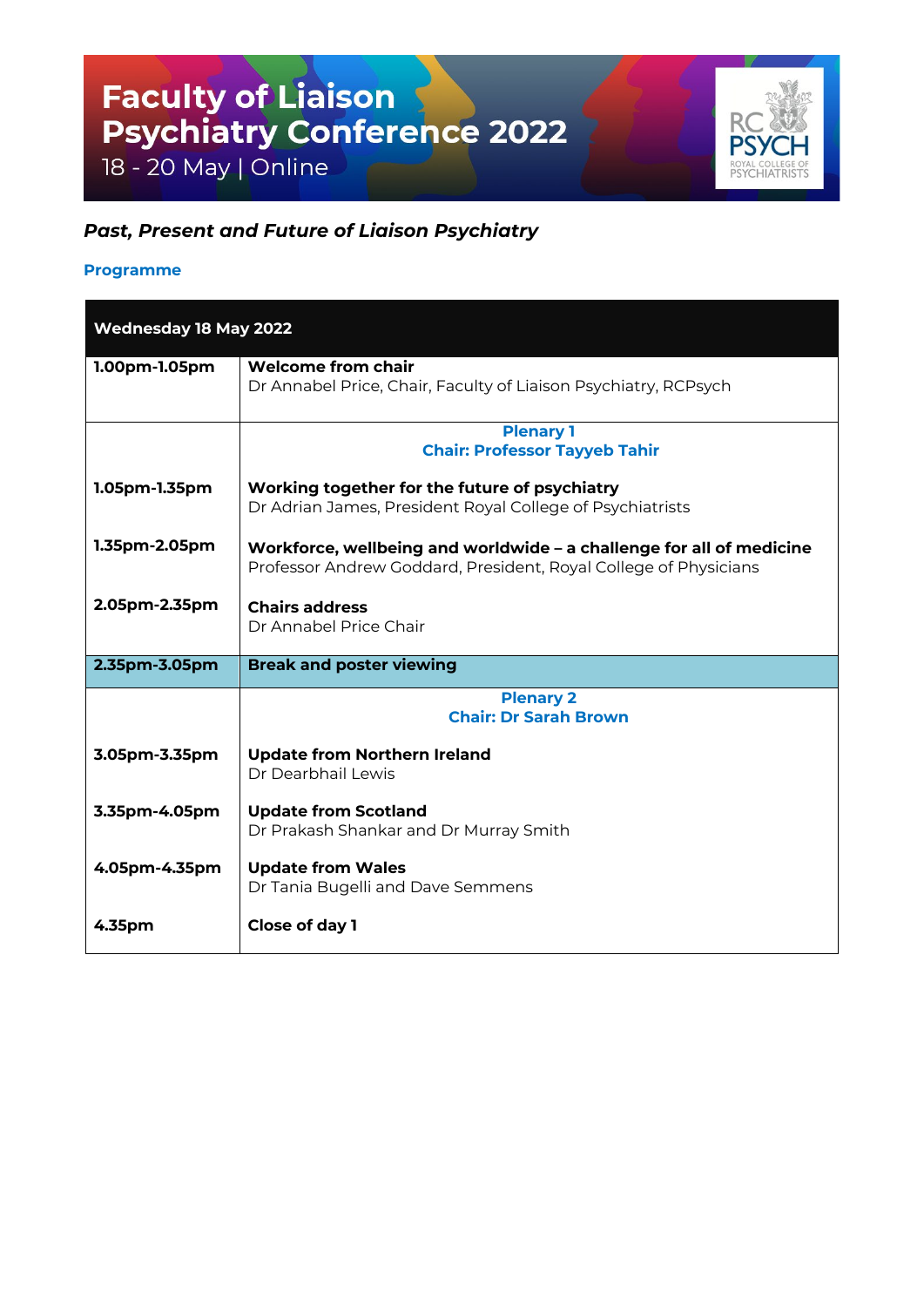| Thursday 19 May 2022 |                                                                                                                                                                |
|----------------------|----------------------------------------------------------------------------------------------------------------------------------------------------------------|
| 9.30am-9.35am        | <b>Welcome to day 2</b>                                                                                                                                        |
|                      | <b>Plenary 3</b><br><b>Chair: Dr Peter Aitken</b>                                                                                                              |
| 9.35am-10.05am       | Psychiatry in the general hospital: Past, present and future<br>Professor Michael Sharpe                                                                       |
| 10.05am-10.35am      | Psychosomatics, self-harm and staff support - how psychotherapy<br>interfaces with liaison services<br>Dr Simon Heyland                                        |
| 10.35am-11.05am      | Piloting a psychological intervention to support people attending the ED<br>with self-harm: Findings from 4 EDs<br>Professor Rose McCabe and Dr Sally O'Keeffe |
| 11.05am-11.35am      | <b>Break and poster viewing</b>                                                                                                                                |
|                      | <b>Plenary 4</b><br><b>Chair: Dr Prakash Shankar</b>                                                                                                           |
| 11.35am-12.05pm      | Proposed changes to MHA and MCA focussing on Emergency<br><b>Departments</b><br>Mr Peter Edwards                                                               |
| 12.05pm-12.35pm      | Psychiatric disorders in people with HIV/AIDS<br>Professor Jordi Blanch                                                                                        |
| 12.35pm-1.05pm       | Past, present and future of psychiatric training<br>Professor Subodh Dave                                                                                      |
| 1.05pm-1.50pm        | <b>Lunch and poster viewing</b>                                                                                                                                |
|                      | <b>Plenary 5</b><br><b>Chair: Dr Isabel McMullen</b>                                                                                                           |
| 1.50pm-2.20pm        | Traumatic brain injuries in acute hospitals<br>Dr Mike Dilley                                                                                                  |
| 2.20pm-2.50pm        | Psychiatric emergencies in acute hospital a review of evidence-based<br>treatment<br>Professor Jose Maldonado (USA)                                            |
| 2.50pm-3.20pm        | Understanding and managing delirium: recent progress in research and<br>practice<br>Professor Liz Sampson                                                      |
| 3.20pm-3.50pm        | <b>Break and poster viewing</b>                                                                                                                                |
|                      | <b>Plenary 6</b><br><b>Chair: Dr Deepti Desai</b>                                                                                                              |
| 3.50pm-4.20pm        | Interventions for self-harm<br>Professor Elspeth Guthrie                                                                                                       |
| 4.20pm-4.50pm        | Old age and liaison psychiatry<br>Dr Mani Krishnan, Dr Josie Jenkinson, Professor Liz Sampson and Dr<br>Shannon Hilton                                         |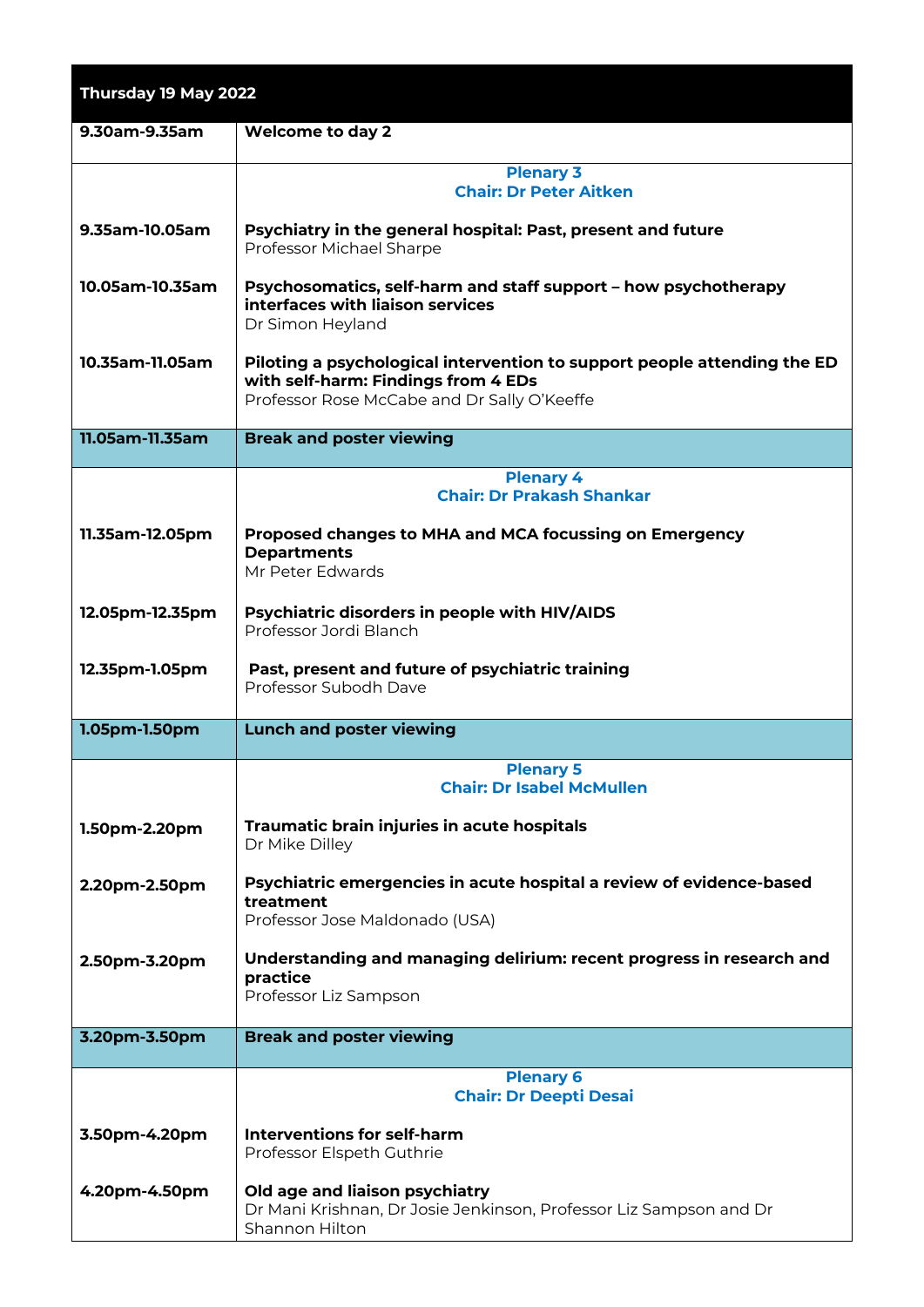| 4.50pm-5.20pm | The Psychiatry of COVID-19<br>Dr Jonathan Rogers |
|---------------|--------------------------------------------------|
| 5.20pm        | Close of day 2                                   |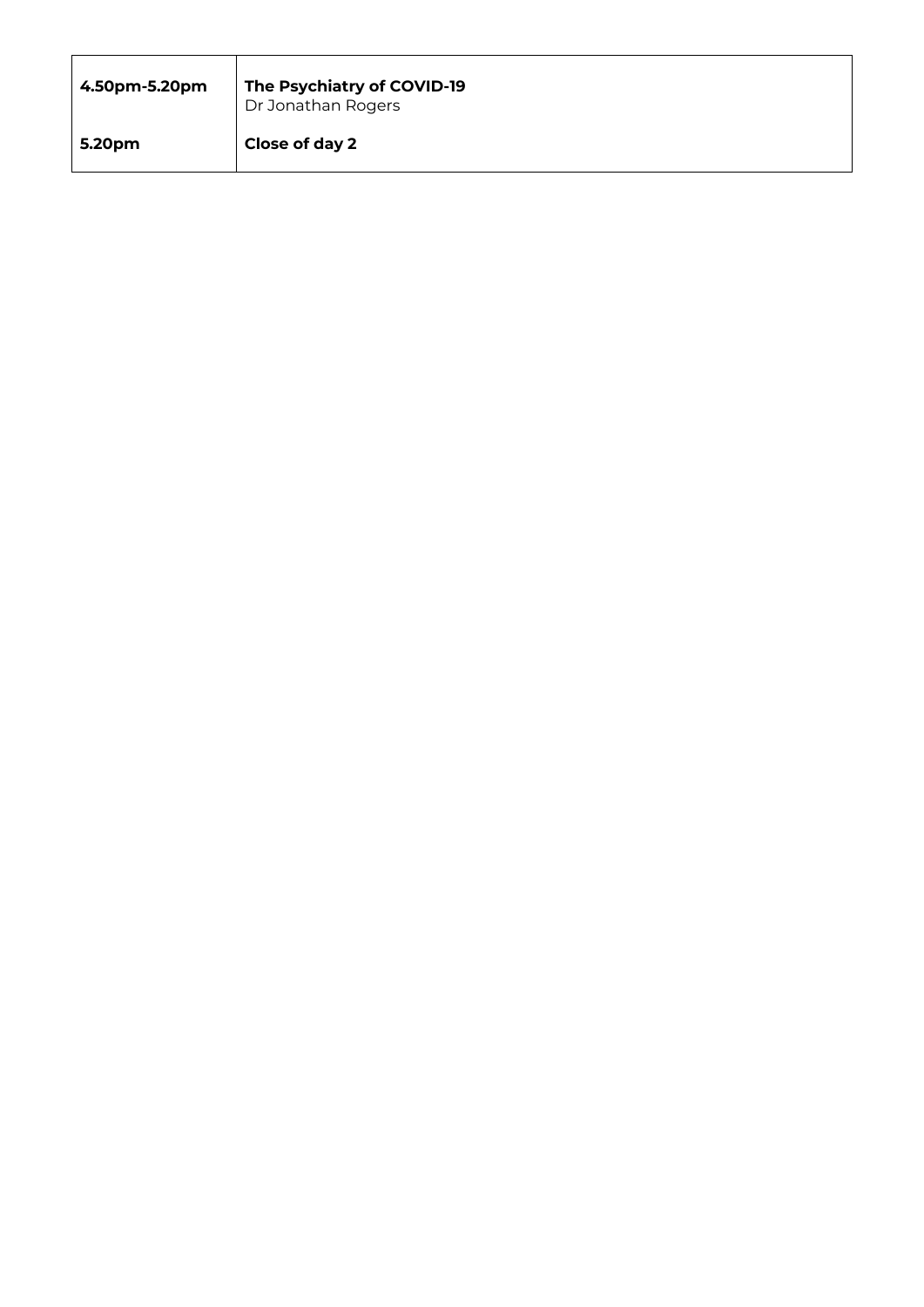| Friday 20 May 2022 |                                                                                                                                      |
|--------------------|--------------------------------------------------------------------------------------------------------------------------------------|
| 9.30am-9.35am      | <b>Welcome to day 3</b>                                                                                                              |
|                    | <b>Plenary 7</b>                                                                                                                     |
|                    | <b>Chair: Dr Alex Thomson</b>                                                                                                        |
| 9.35am-10.05am     | Fast acting antidepressants - a revolution in psychopharmacology?<br>Professor David Nutt                                            |
| 10.05am-10.35am    | <b>Updates in addictions liaison</b><br>Dr Nicky Kalk                                                                                |
| 10.35am-11.05am    | <b>Emerging policies/clinically led standards in AH</b><br>Mr Bobby Pratap                                                           |
| 11.05am-11.35am    | <b>Break and poster viewing</b>                                                                                                      |
|                    | <b>Plenary 8</b>                                                                                                                     |
|                    | <b>Chair: Dr Birgit Westphal</b>                                                                                                     |
| 11.35am-12.05pm    | <b>Perinatal Psychiatry-latest updates</b><br>Dr Manomani Manoharan                                                                  |
| 12.05pm-12.35pm    | <b>Medical Emergencies in eating disorders, MEED</b><br>Professor Paul Robinson                                                      |
| 12.35pm-1.05pm     | Liaison services in CAMHS - the art of the possible?<br>Dr Ananta Dave                                                               |
| 1.05pm-1.50pm      | <b>Break and poster viewing</b>                                                                                                      |
|                    | <b>Plenary 9</b>                                                                                                                     |
|                    |                                                                                                                                      |
|                    | <b>Chair: Dr Sarah Eales</b>                                                                                                         |
| 1.50pm-2.20pm      | Recent evidence on self-harm from the multicentre study of self-harm in<br><b>England</b><br>Dr Caroline Clements                    |
|                    |                                                                                                                                      |
| 2.20pm-2.50pm      | Recognition and treatment of obsessive compulsive disorder in the acute<br>hospital - past, present and future<br>Dr Emma McAllister |
| 2.50pm-3.20pm      | Depression and Kidney Disease: What do we know and where do we go?<br>Dr Joe Chilcot                                                 |
| 3.20pm-3.50pm      | <b>Break and poster viewing</b>                                                                                                      |
|                    |                                                                                                                                      |
|                    | <b>Plenary 10</b><br><b>Chair: Dr Annabel Price</b>                                                                                  |
| 3.50pm-4.35pm      | <b>FROM-LP</b><br>Dr William Lee                                                                                                     |
| 4.35pm-5.20pm      | <b>R&amp;D oral presentation and posters winners</b><br>Chair: Dr William Lee                                                        |
|                    | Can a children's game increase awareness of delirium?<br>Dr Rebecca Chubb                                                            |